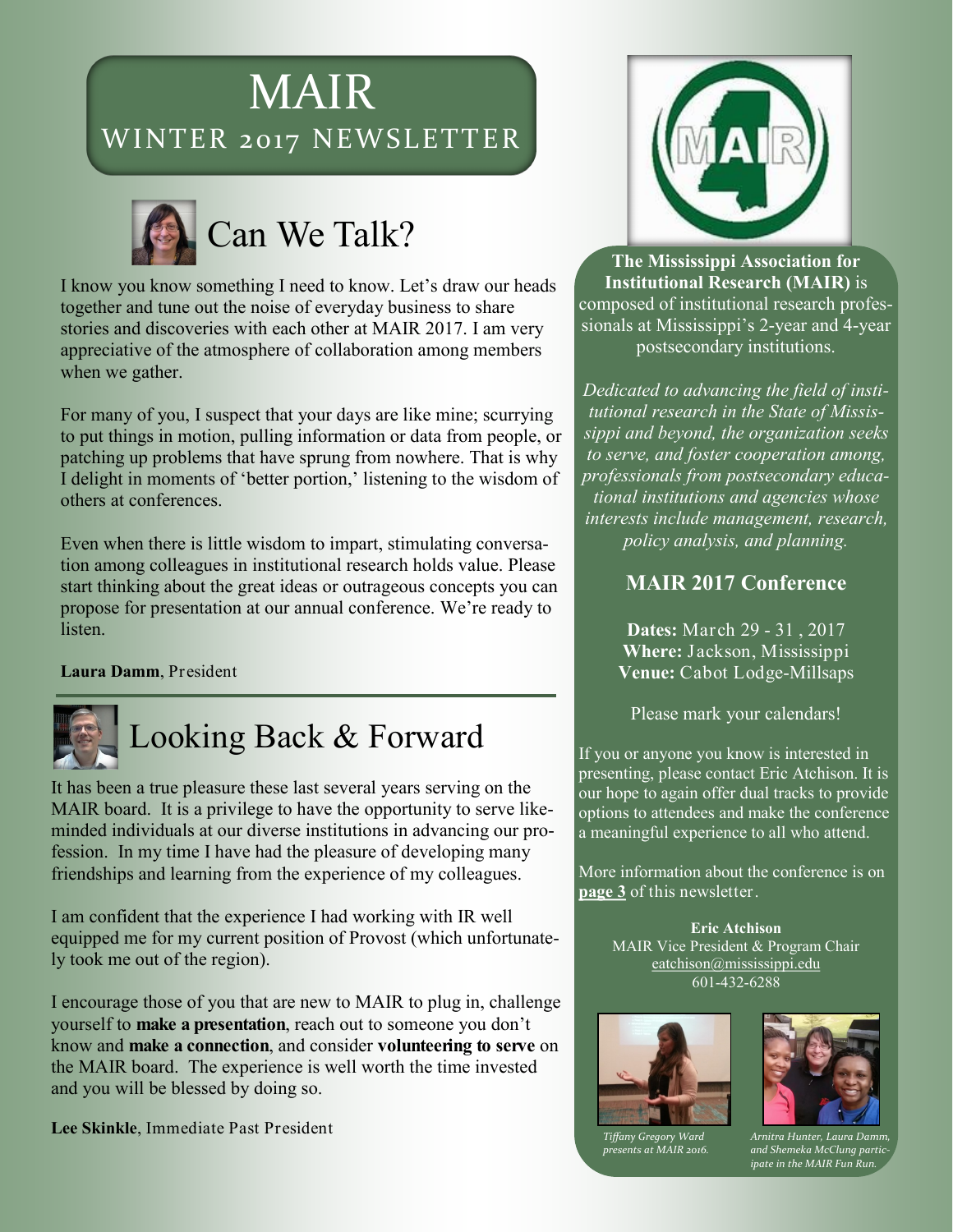### **MAIR OFFICERS 2016-17**

**President**: Laura Damm **Past President**: Lee Skinkle **Vice President**: Eric Atchison **Treasurer**: Shemeka McClung **Secretary**: Carley Dear **Member at Large**: Amy Cappleman **Member at Large**: Andrew Garner **Webmaster**: Eric Atchison



### **Treasurer's Report**

#### **Shemeka McClung**, Treasurer

| Balance as of 11/28/16:               | \$9,235.99 |
|---------------------------------------|------------|
| <b>Estimated Remaining Funds</b>      |            |
| to be transferred:                    | \$1,534.72 |
| Estimated Ending Balance: \$10,770.71 |            |

#### **Areas of Interest for IR Resources:**

Below are the four categories of software with the higher percentage of respondents stating they were interested in learning more about these tools.

#### **1. Analytic modeling: 56%**

#### **2. Data visualization: 50%**

- 3. Data analysis: 41%
- 4. Strategic planning: 39%

#### **Anticipated Implementation:**

Below are the responses to when respondents believe they will be able to purchase these tools.

| Software Category         | Interested in This year | 1-2 Years |
|---------------------------|-------------------------|-----------|
| <b>Analytic Modeling</b>  | 10                      |           |
| Data Visualization        | 11                      | 3         |
| Data Analysis             |                         |           |
| <b>Strategic Planning</b> | Q                       |           |



*VP Laura Damm and Jamil Ibrahim at MAIR 2016.*



## Recent Changes & Opportunities

Just as IR/IE is an ever-changing field, we believe the MAIR organization should be responsive to the needs of our members to provide a high-quality conference and support the membership in their endeavors. There have been several changes to the MAIR Constitution and Bylaws in the past few years so here is a quick recap of these changes.

In 2015, the membership approved two new awards for recognizing member contributions. In 2016, the Best Presentation was awarded to Dr. Kenneth Thompson of Millsaps College for his "Propensity Score Matching" presentation. Mrs. Liz Edwards of Itawamba Community College was the recipient of the Unsung Hero award.

Also in 2015, the membership approved formally structuring the Nominating Committee with four members of equal representation from two and four year institutions, with the Past-President counting as part of the representation. Dr. Lee Skinkle is our current Past -President and though he has moved to Missouri, he is still serving in this role with the MAIR officers as they arrange details for the 2017 meeting.

At the 2016 conference, MAIR members approved a proposal to begin providing graduate student travel grants annually to a student who submits the required criteria and is approved by MAIR executive committee. More information about the application process will be provided on the MAIR listserv.

**Carley Dear**, Secretary



# IR/IE Resource Survey Results



In September 2016, MAIR members completed a survey regarding IR/IE resources that represented what institutions may be currently using or considering in the near future. Of the 26 respondents completing the survey, 16 represent two-year institutions and the other 10 represent four-year institutions. The area of most interest regarding future resource allocation appears to be data analysis and strategic planning. Additional information is included in the left sidebar on this page.

The results of the survey substantiate that MAIR and our institutions rely heavily on using data analysis for decision-making in setting the direction for our organizations. The results of this survey are being used to partner with sponsors for the 2017 MAIR conference that can help each of you meet your institution's unique needs.

**Amy Cappleman** & **Andrew Garner**, Members-at-Large